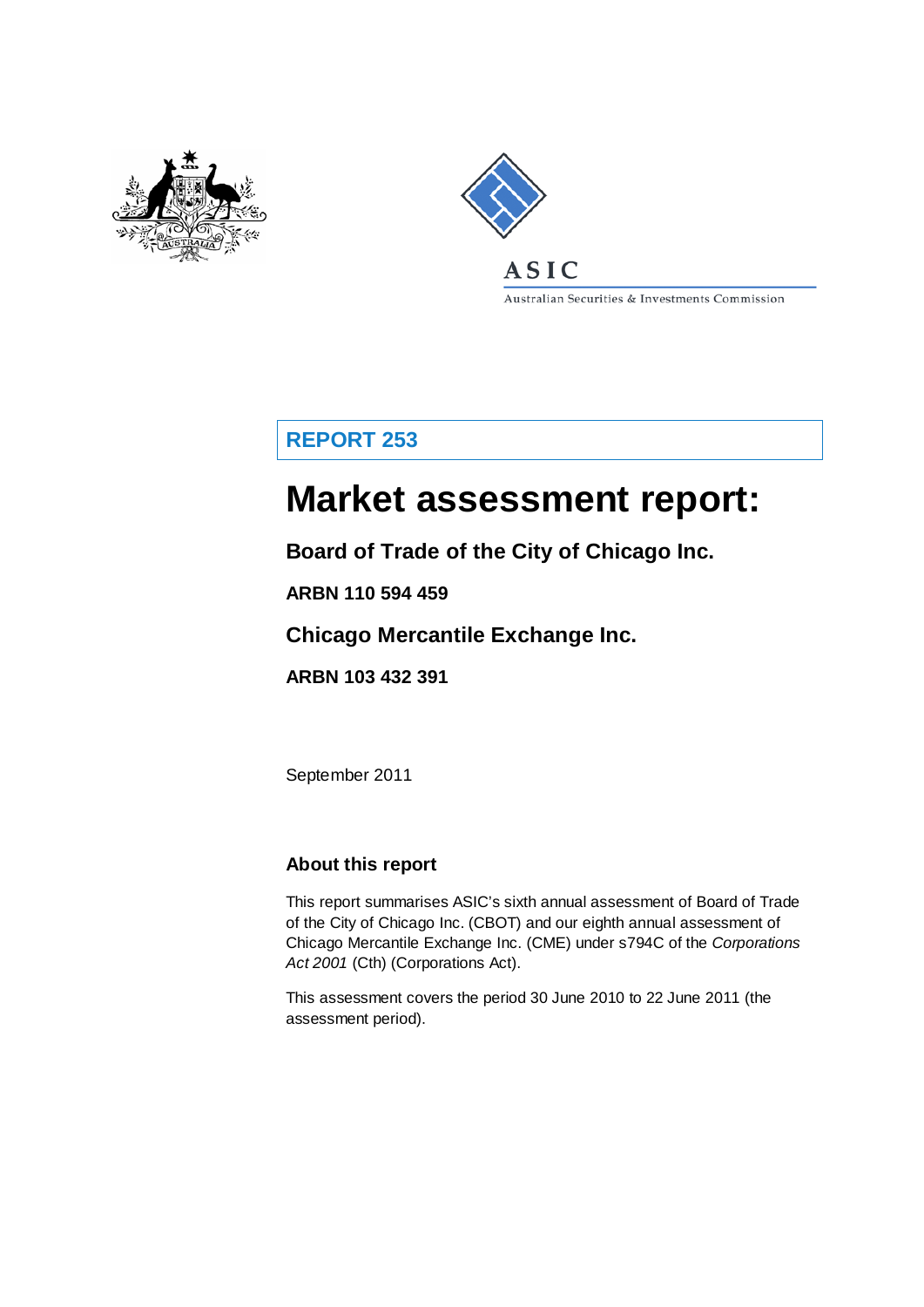#### **About ASIC regulatory documents**

In administering legislation ASIC issues the following types of regulatory documents.

**Consultation papers**: seek feedback from stakeholders on matters ASIC is considering, such as proposed relief or proposed regulatory guidance.

**Regulatory guides**: give guidance to regulated entities by:

- explaining when and how ASIC will exercise specific powers under legislation (primarily the Corporations Act)
- explaining how ASIC interprets the law
- describing the principles underlying ASIC's approach
- giving practical guidance (e.g. describing the steps of a process such as applying for a licence or giving practical examples of how regulated entities may decide to meet their obligations).

**Information sheets**: provide concise guidance on a specific process or compliance issue or an overview of detailed guidance.

**Reports**: describe ASIC compliance or relief activity or the results of a research project.

#### **Previous reports on CBOT and CME**

CBOT and CME were each granted an Australian market licence for an overseas market on 7 December 2005 and 23 December 2003 respectively. The market licence for CBOT was varied with effect from 17 December 2009. The market licence for CME was varied with effect from 31 January 2008. After the merger of CBOT and CME, we issued a joint report for the two entities.

| <b>CBOT/CME</b> joint reports | <b>Report date</b> |
|-------------------------------|--------------------|
| <b>REP 220</b>                | October 2010       |
| <b>REP 188</b>                | January 2010       |
| <b>CBOT reports</b>           | <b>Report date</b> |
| <b>REP 145</b>                | December 2008      |
| <b>REP 103</b>                | February 2008      |
| <b>REP 92</b>                 | February 2007      |
| <b>CME</b> reports            | <b>Report date</b> |
| <b>REP 144</b>                | December 2008      |
| <b>REP 102</b>                | February 2008      |
| <b>REP 93</b>                 | March 2007         |
| <b>REP 52</b>                 | <b>July 2005</b>   |
| <b>REP72</b>                  | May 2006           |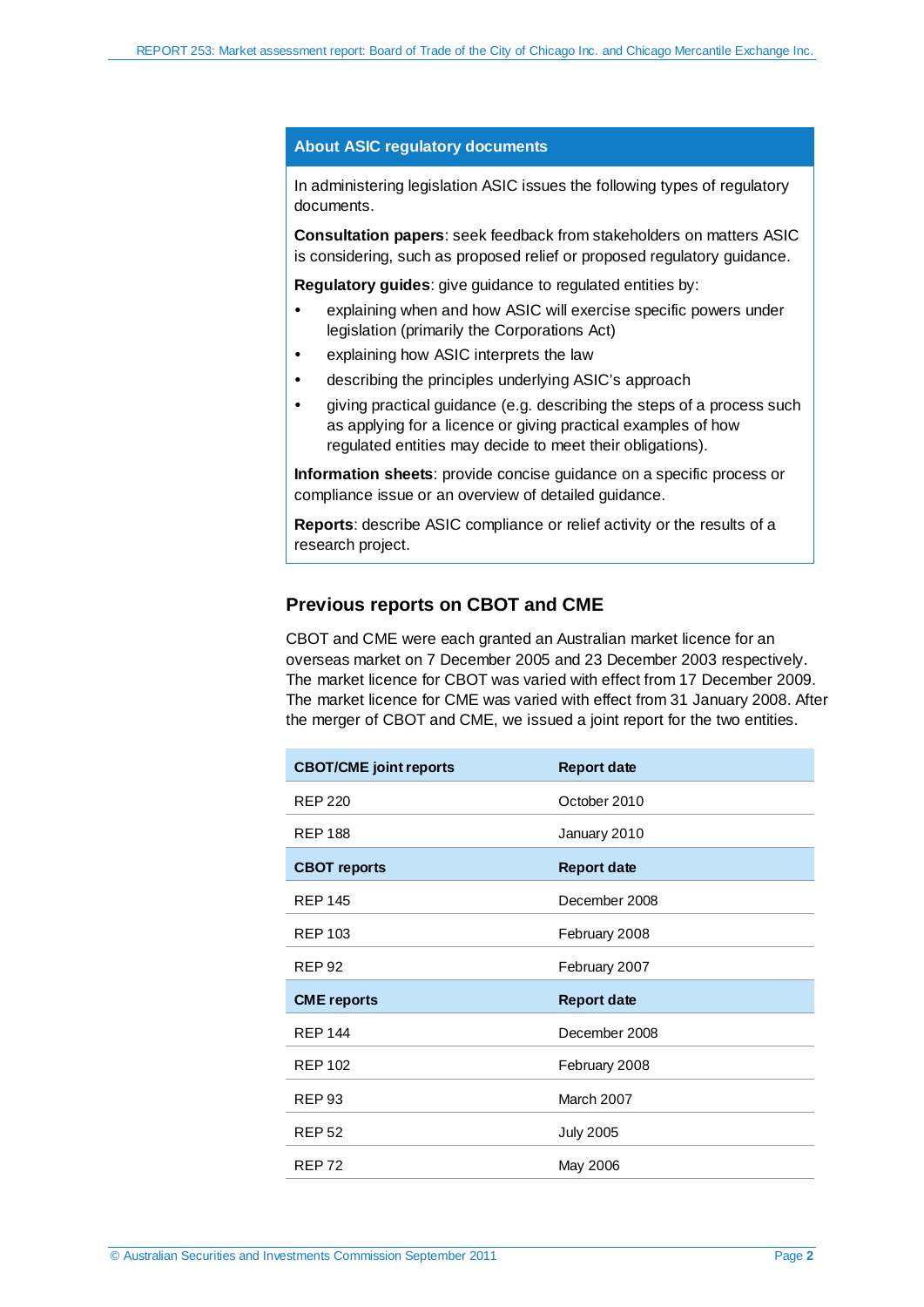## **Contents**

| A |                                                   |  |
|---|---------------------------------------------------|--|
|   |                                                   |  |
|   |                                                   |  |
|   |                                                   |  |
| R |                                                   |  |
|   |                                                   |  |
|   | Regulation of CBOT and CME in the United States11 |  |
|   |                                                   |  |
|   |                                                   |  |
|   |                                                   |  |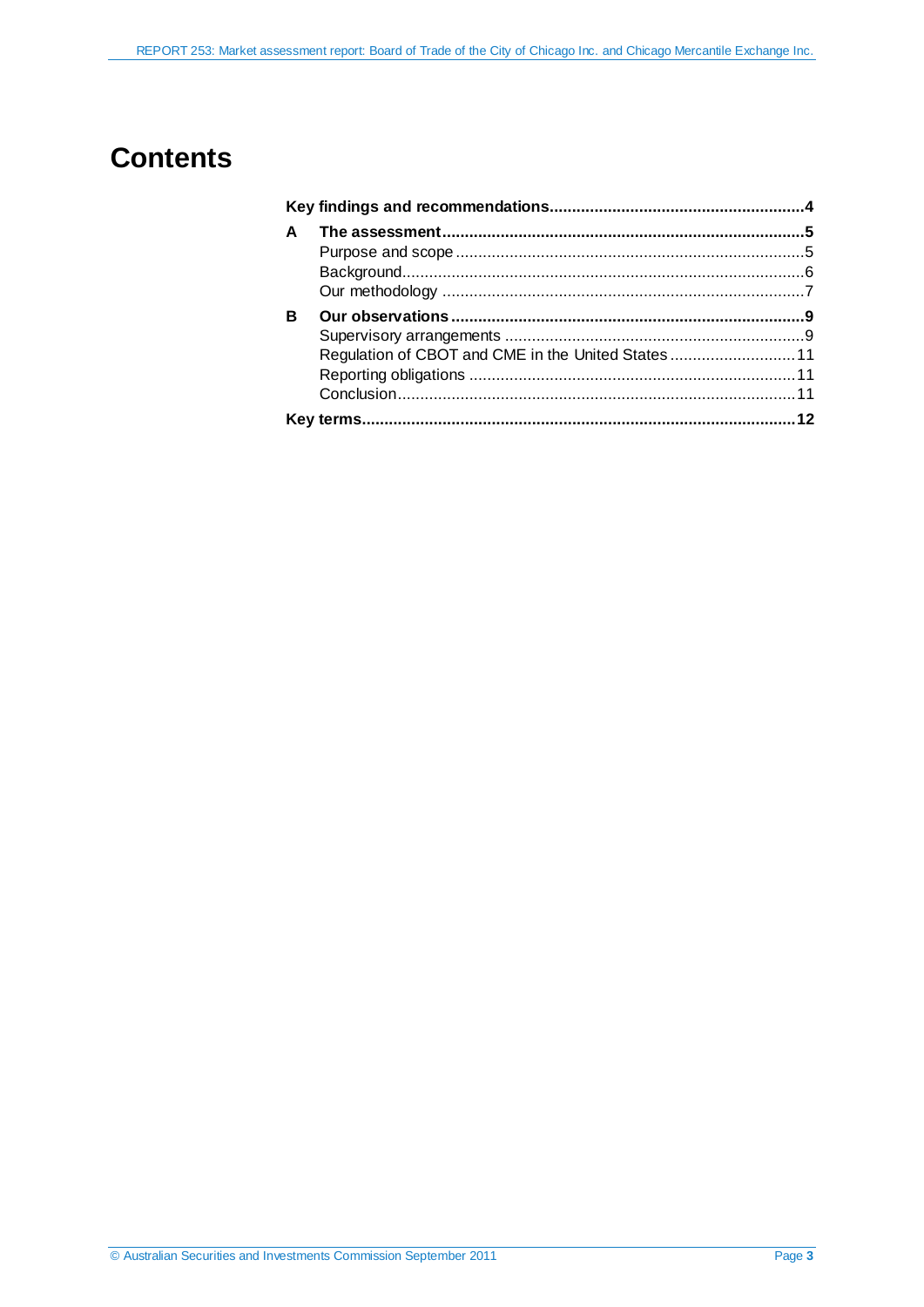## <span id="page-3-0"></span>**Key findings and recommendations**

## **Key findings**

1 ASIC is satisfied that during the assessment period CBOT and CME had adequate arrangements for the operation and supervision of their markets in accordance with their obligations under s792A(c) of the Corporations Act.

### **Recommendations**

2 We do not have any recommendations to make about CBOT and CME's arrangements for the operation and supervision of their markets in accordance with their obligations under s792A(c) of the Corporations Act.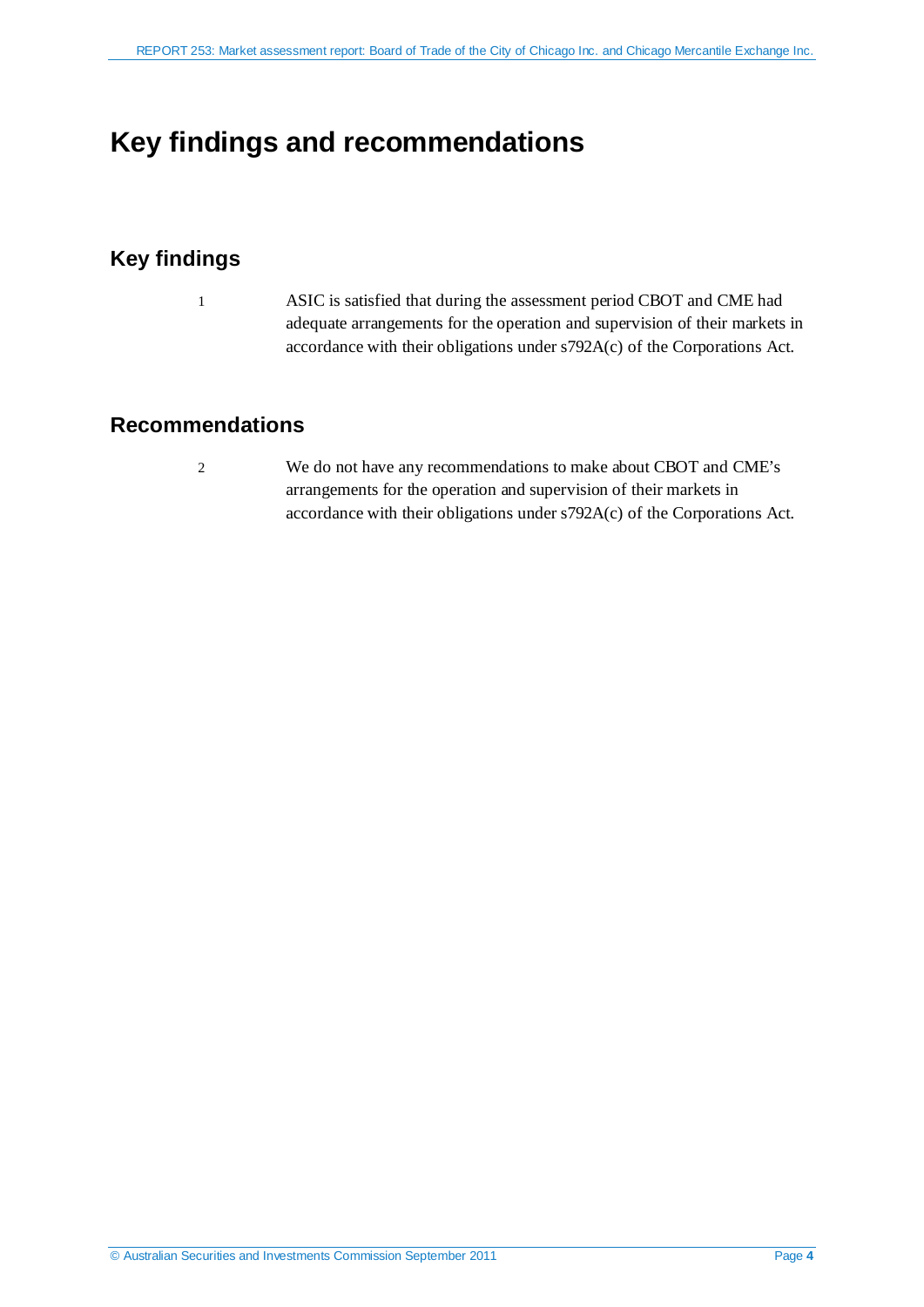## <span id="page-4-0"></span>**A The assessment**

#### **Key points**

ASIC conducts annual assessments of market licensees, such as CBOT and CME, because it is required to do so under s794C of the Corporations Act.

The scope of our assessment must always include the obligations found in s792A(c), but we can include other Ch 7 obligations too.

We use the licensee's self-assessment reports, information from our previous assessments, our observation of the licensee's performance, market intelligence and other things to form a view of how well the licensee has operated its market.

### <span id="page-4-1"></span>**Purpose and scope**

| 3 | On 1 August 2010, ASIC took over responsibility for supervising Australia's<br>domestic licensed markets from market operators. As a consequence, amendments<br>were made to the obligations contained in s792A(c) of the Corporations Act.<br>These amendments apply to both domestic and overseas market operators.                                                                                                                                                                                                                                     |
|---|-----------------------------------------------------------------------------------------------------------------------------------------------------------------------------------------------------------------------------------------------------------------------------------------------------------------------------------------------------------------------------------------------------------------------------------------------------------------------------------------------------------------------------------------------------------|
| 4 | Before the transfer of market supervision, under s792A(c) a market licensee<br>was required to have adequate arrangements for supervising its market,<br>including arrangements for handling conflicts, monitoring the conduct of<br>participants, and enforcing compliance with the market's operating rules.                                                                                                                                                                                                                                            |
| 5 | Following the transfer of supervision to ASIC, a market licensee is required<br>to have adequate arrangements for operating its market, including<br>arrangements for handling conflicts and monitoring and enforcing<br>compliance with the market's operating rules.                                                                                                                                                                                                                                                                                    |
| 6 | More broadly, overseas market operators (such as CBOT and CME) continue<br>to be subject to the existing supervisory obligations in their home jurisdiction.<br>The home regulator of CBOT and CME is the Commodity Futures Trading<br>Commission (CFTC) in the United States. Further details of the regulation of<br>CBOT and CME in the United States are discussed at paragraphs 10–12. Should<br>there be any significant changes to the regulation of CBOT and CME in the<br>United States, CBOT and CME is required to notify ASIC under s792B(4). |
| 7 | ASIC is required to assess how well a market licensee complies with its<br>obligations under s792A(c) at least once a year: s794C(2). In addition, we<br>are permitted to extend the scope of our assessment to review how well a<br>licensee complies with any or all of its obligations under Ch 7: s794C(1).                                                                                                                                                                                                                                           |
|   | $\mathbf{1}$ $\mathbf{1}$ $\mathbf{2}$ $\mathbf{3}$ $\mathbf{4}$ $\mathbf{5}$ $\mathbf{5}$ $\mathbf{6}$ $\mathbf{5}$ $\mathbf{6}$ $\mathbf{6}$ $\mathbf{5}$ $\mathbf{6}$ $\mathbf{6}$ $\mathbf{6}$ $\mathbf{6}$ $\mathbf{6}$ $\mathbf{6}$ $\mathbf{7}$ $\mathbf{8}$ $\mathbf{6}$ $\mathbf{8}$ $\mathbf{6}$ $\mathbf{8}$ $\mathbf{$                                                                                                                                                                                                                        |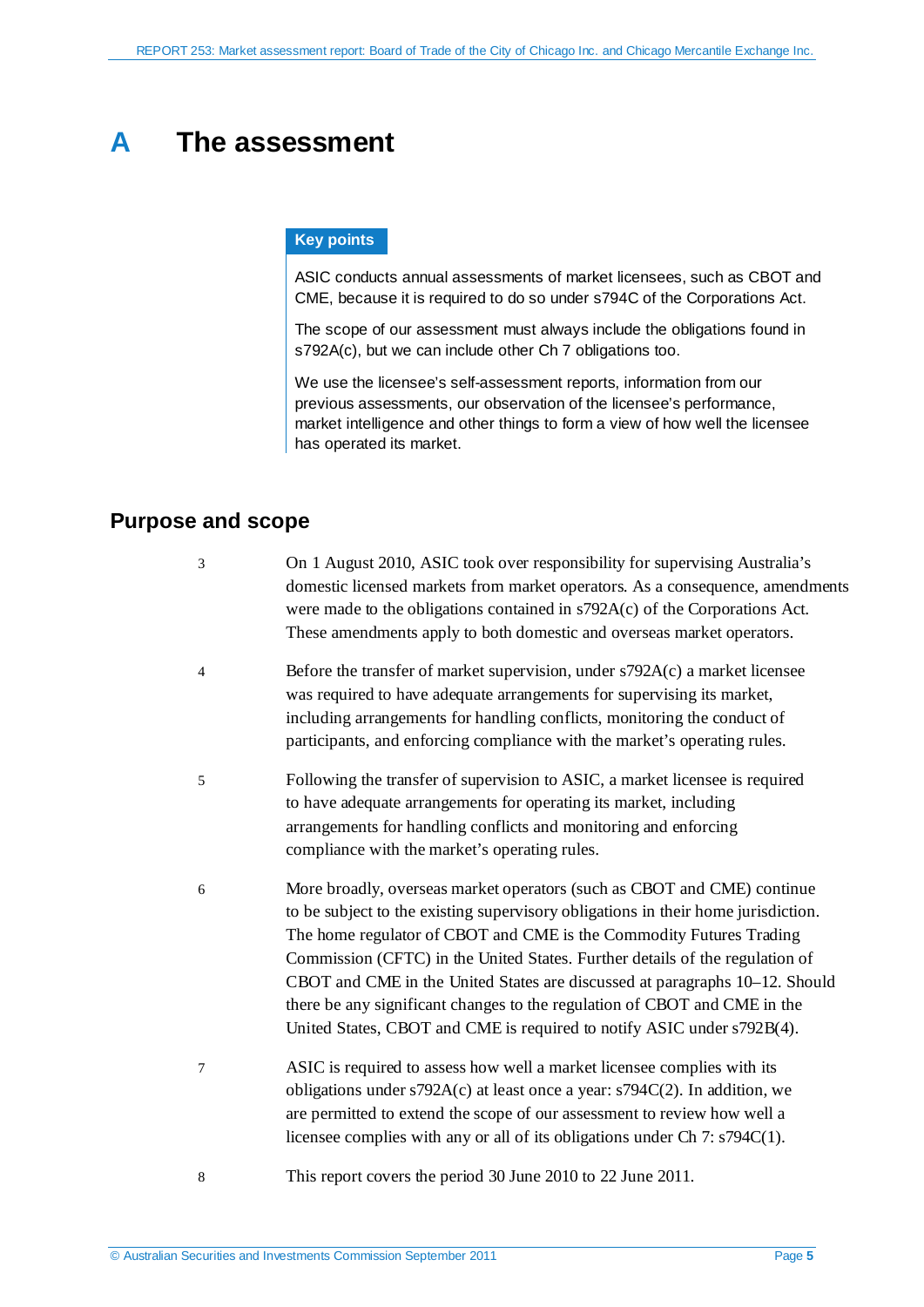## <span id="page-5-0"></span>**Background**

9 CBOT and CME are wholly owned subsidiaries of CME Group Inc. (CME Group). CME Group comprises four designated contract markets. These are CBOT, CME, Commodity Exchange, Inc. (COMEX) and New York Mercantile Exchange, Inc. (NYMEX). The 2008 CBOT/CME merger resulted in the establishment of a single market regulation department and a single audit department for CBOT and CME.

#### **Regulation of CBOT and CME in the United States**

- <span id="page-5-1"></span>10 CBOT and CME are each registered with the CFTC to operate in the United States as a designated contract market under the *Commodity Exchange Act 1936* (US) (Commodity Exchange Act).
- 11 CBOT and CME are self-regulating bodies governed by their respective certificates of incorporation, by-laws, rules and regulations.
- <span id="page-5-2"></span>12 Following the CBOT/CME merger, CBOT and CME remain separate selfregulating bodies. However, both sets of rules were harmonised, making the rules parallel in structure, numbering and language where possible.

#### **Regulation of CBOT and CME in Australia**

- 13 CBOT and CME were registered under Div 2 of Pt 5B.2 of the Corporations Act as foreign companies in Australia on 19 August 2004 and 23 January 2003 respectively.
- 14 CBOT and CME were each granted an Australian market licence in respect of their electronic trading platforms under s795B(2) of the Corporations Act on 7 December 2005 and 23 December 2003 respectively. The market licence for CBOT was varied with effect from 17 December 2009. The market licence for CME was varied with effect from 31 January 2008.
- 15 Both CBOT and CME require all Australian participants to hold an Australian financial services (AFS) licence that permits them to trade in products equivalent to those that can be dealt with on their markets, unless the participant is exempted under the Australian law from the requirement to hold an AFS licence to participate in the market.
- 16 Details of market licences for CBOT and CME are available on ASIC's website at [www.asic.gov.au/markets.](http://www.asic.gov.au/markets)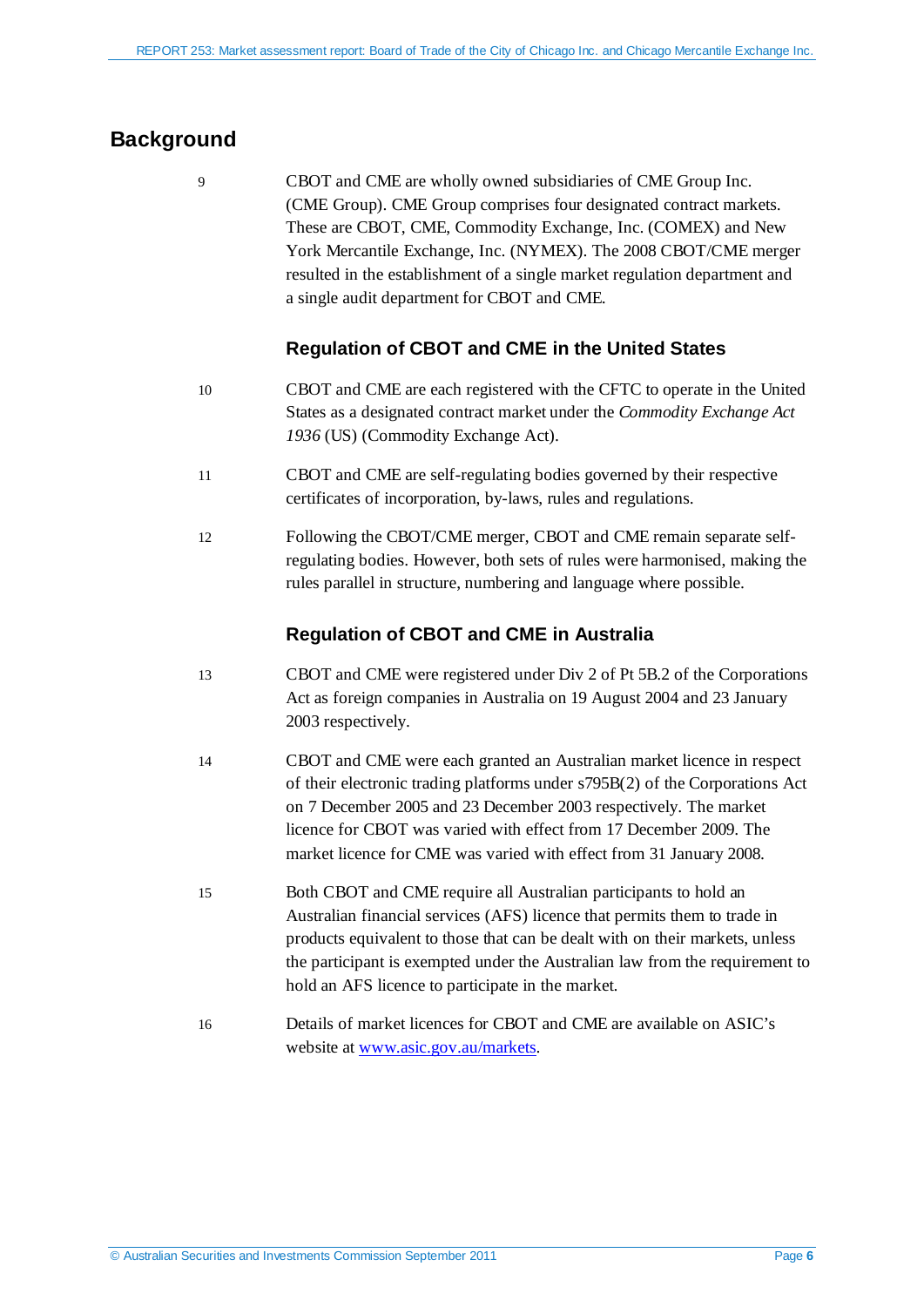## <span id="page-6-0"></span>**Our methodology**

#### **Our assessment process**

- 17 A market licensee's obligations are ongoing. Whether it is likely to comply with its obligations in the future cannot be judged merely by reference to its past compliance.
- 18 We therefore use the assessment process to:
	- reach conclusions about the adequacy of the arrangements a market licensee has in place in accordance with its obligations under s729A(c) of the Corporations Act at the time of the assessment; and
	- identify issues, which in our view need, or may need, to be addressed to ensure ongoing compliance.

#### **What we focused on for this assessment**

19 Our focus in this assessment was to review how well CBOT and CME complied with their ongoing obligations under their Australian market licences and the Corporations Act.

#### **What we considered**

20 In conducting our assessment, we considered:

- information we received from and about CBOT and CME in the ordinary course of our dealings with CBOT and CME;
- CBOT and CME's annual regulatory reports required under s792F;
- information from the media, CBOT and CME's websites and other sources;
- CBOT and CME's six-monthly licence condition reports to ASIC;
- information sought from CBOT and CME for the purpose of this assessment;
- information from the CFTC about CBOT and CME; and
- CME Group's financial report for the year ended 31 December 2010.

#### **Communication with the foreign regulator**

- 21 In assessing an overseas licensee's compliance with its obligations under s792A(c) of the Corporations Act, we place a degree of reliance on statements by the licensee's home regulator in regard to the standing of the licensee.
- 22 We have received confirmation from the CFTC that CBOT and CME remain designated contract markets in 'good standing' with the CFTC.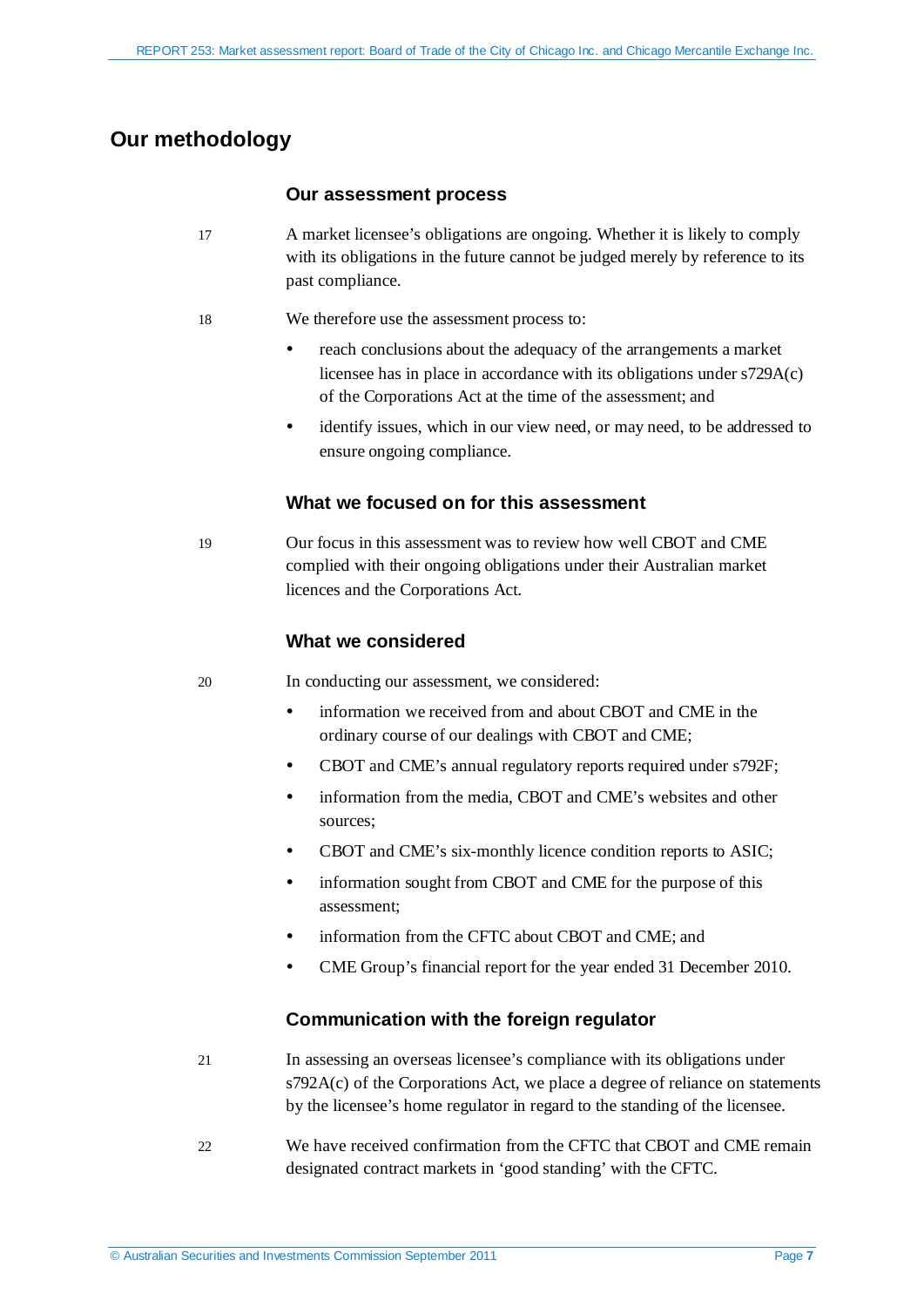#### **Consultation**

23 Our findings are set out in Section [B](#page-8-0) of this report. CBOT and CME have had the opportunity to view and comment on the factual accuracy of a draft version of this report. Where appropriate, our findings in Sectio[n B](#page-8-0) reflect CBOT and CME's clarifications.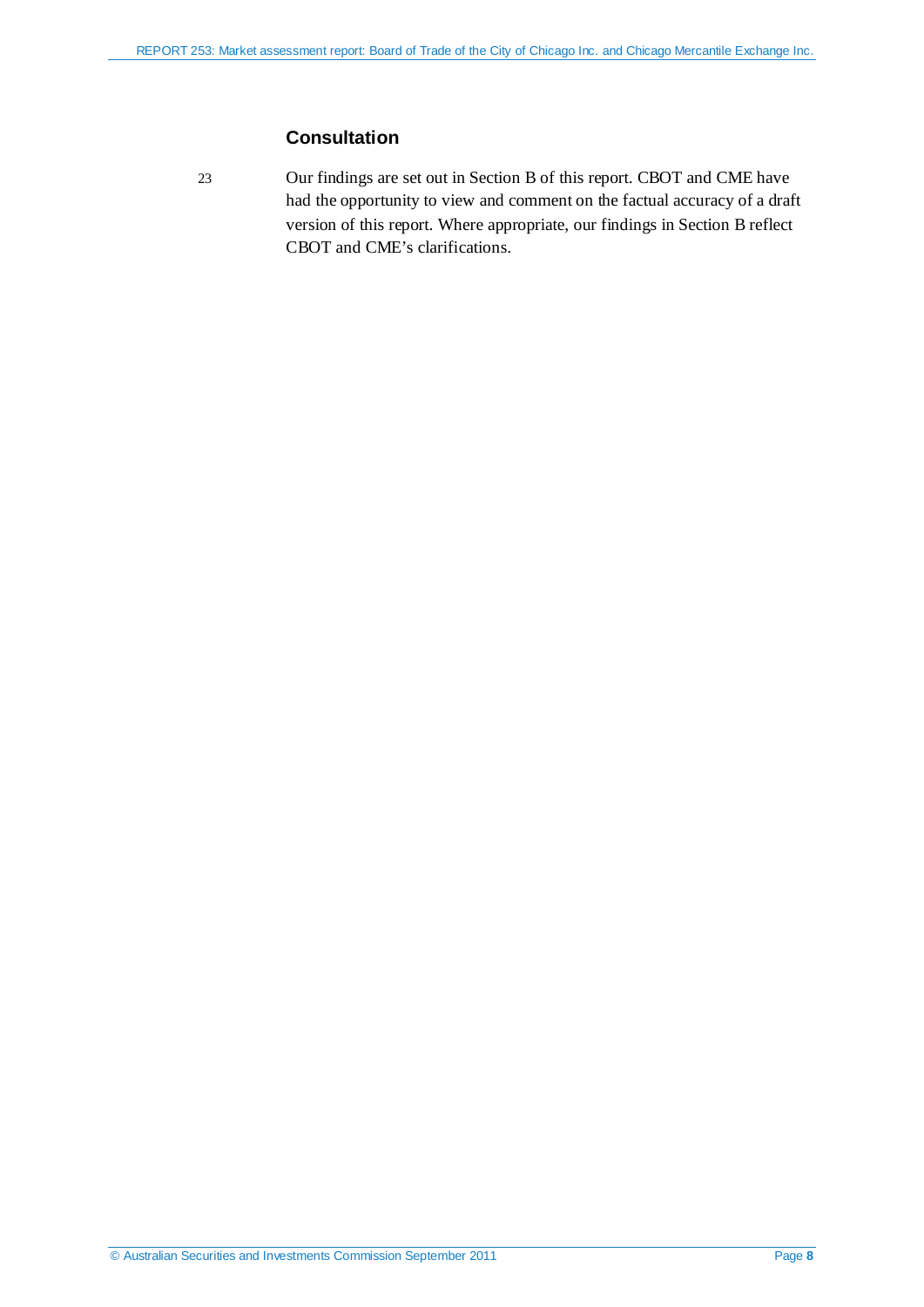## <span id="page-8-0"></span>**B Our observations**

#### **Key points**

We have considered the adequacy of CBOT and CME's arrangements for the operation and supervision of their markets, including arrangements for:

- handling conflicts between their commercial interests and their need to ensure that the markets are fair, orderly and transparent;
- monitoring the conduct of participants on or in relation to the markets; and
- enforcing compliance with their markets' operating rules.

CBOT and CME did not make any substantial changes to their supervisory arrangements during the assessment period.

We do not have any recommendations to make about CBOT and CME's arrangements for the operation and supervision of their markets.

We also note that CBOT and CME have complied with their reporting obligations under Ch 7.

#### <span id="page-8-1"></span>**Supervisory arrangements**

- 24 We conclude that during the assessment period CBOT and CME had adequate arrangements for the operation and supervision of their markets in accordance with their obligations under s792A(c) of the Corporations Act.
- 25 Our conclusion is based on the following observations drawn from information gathered during the assessment process, our ongoing correspondence with CBOT and CME, and the present operating conditions (including trading volumes and financial products traded on the markets):
	- CBOT and CME confirmed that the arrangements for supervising the markets did not change during the assessment period.
	- CFTC confirmed that CBOT and CME remain in good standing as designated contract markets, and that there was no disciplinary action taken against CBOT and CME during the assessment period.
	- During the assessment period, nothing came to our attention to suggest that CBOT and CME's supervisory arrangements are not operating properly.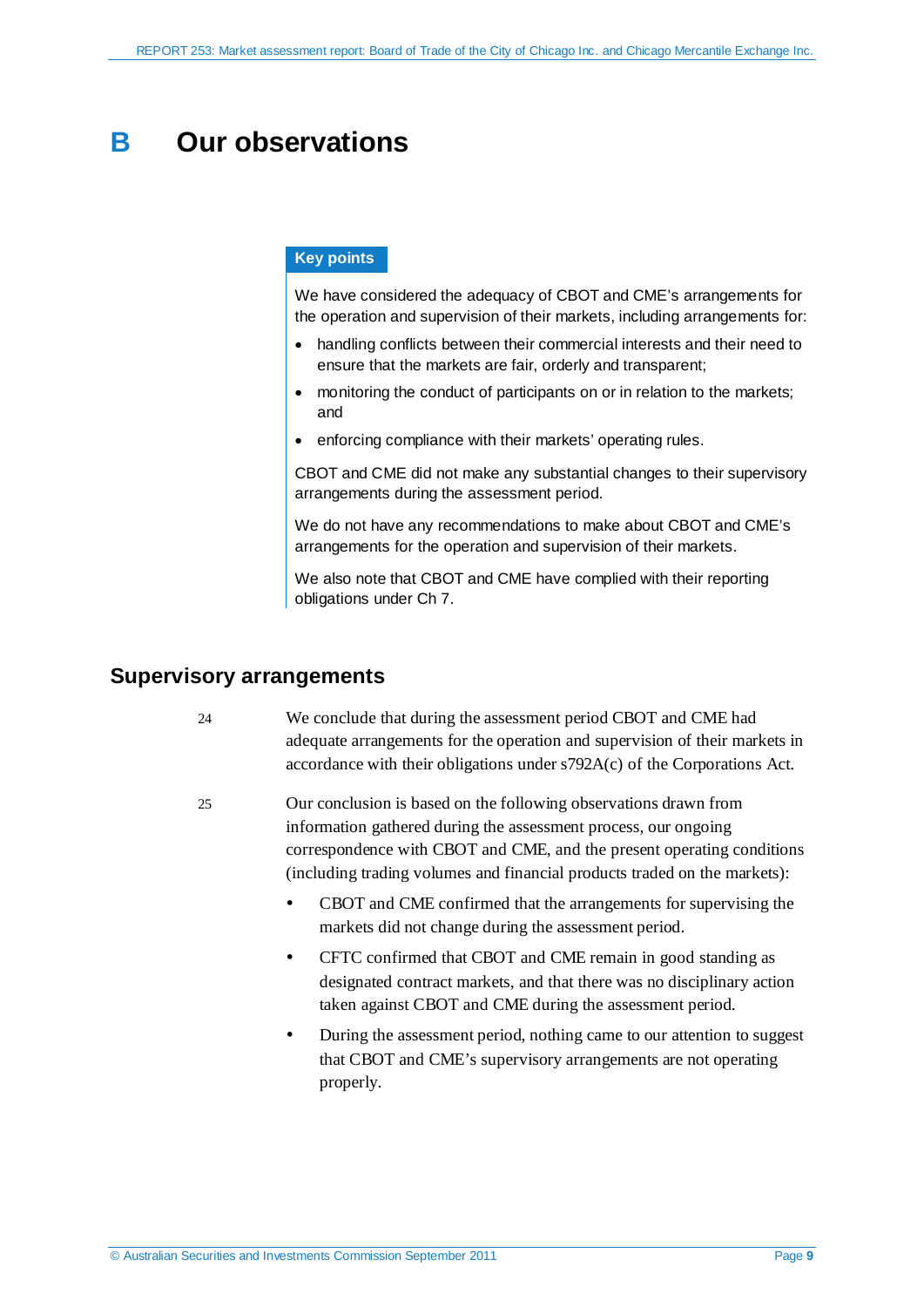#### **Managing conflicts of interest**

- 26 A description of CBOT and CME's supervisory arrangements for handling conflicts of interest is set out in Section B of *Market assessment report: Board of Trade of the City of Chicago Inc. and Chicago Mercantile Exchange Inc.* (REP 220) at [www.asic.gov.au/reports.](http://www.asic.gov.au/reports)
- 27 The CFTC is not aware of any issues or problems with CBOT and CME's procedures for handling conflicts of interest between their commercial and self-regulatory functions.
- 28 Based on our review of the information on hand and information provided by CBOT, CME and the CFTC, we are satisfied that both CBOT and CME continue to have adequate arrangements for handling conflicts of interest.

#### **Monitoring the market and conduct of participants**

- 29 A description of CBOT and CME's arrangements for monitoring the conduct of participants on or in relation to the markets is set out in Section B of REP 220.
- 30 The CFTC has confirmed it does not have any information that would cause it to suspect or conclude that CBOT and CME do not have adequate arrangements for monitoring their markets or the conduct of participants on their markets.
- 31 On the basis of information available to ASIC and information provided by CBOT, CME and the CFTC, we are satisfied that CBOT and CME have adequate arrangements for monitoring their markets and the conduct of participants.

#### **Enforcing compliance with market operating rules**

- 32 A description of CBOT and CME's arrangements for enforcing compliance with the markets' operating rules is set out in Section B of REP 220.
- 33 CBOT and CME have not taken any disciplinary action against Australian participants during the assessment period.
- 34 The CFTC does not have any information that would cause it to suspect or conclude that CBOT and CME have not been meeting their obligations to enforce compliance with their operating rules.
- 35 On the basis of information available to ASIC and information provided by CBOT, CME and the CFTC, we are satisfied that CBOT and CME have adequate arrangements for enforcing compliance with their operating rules.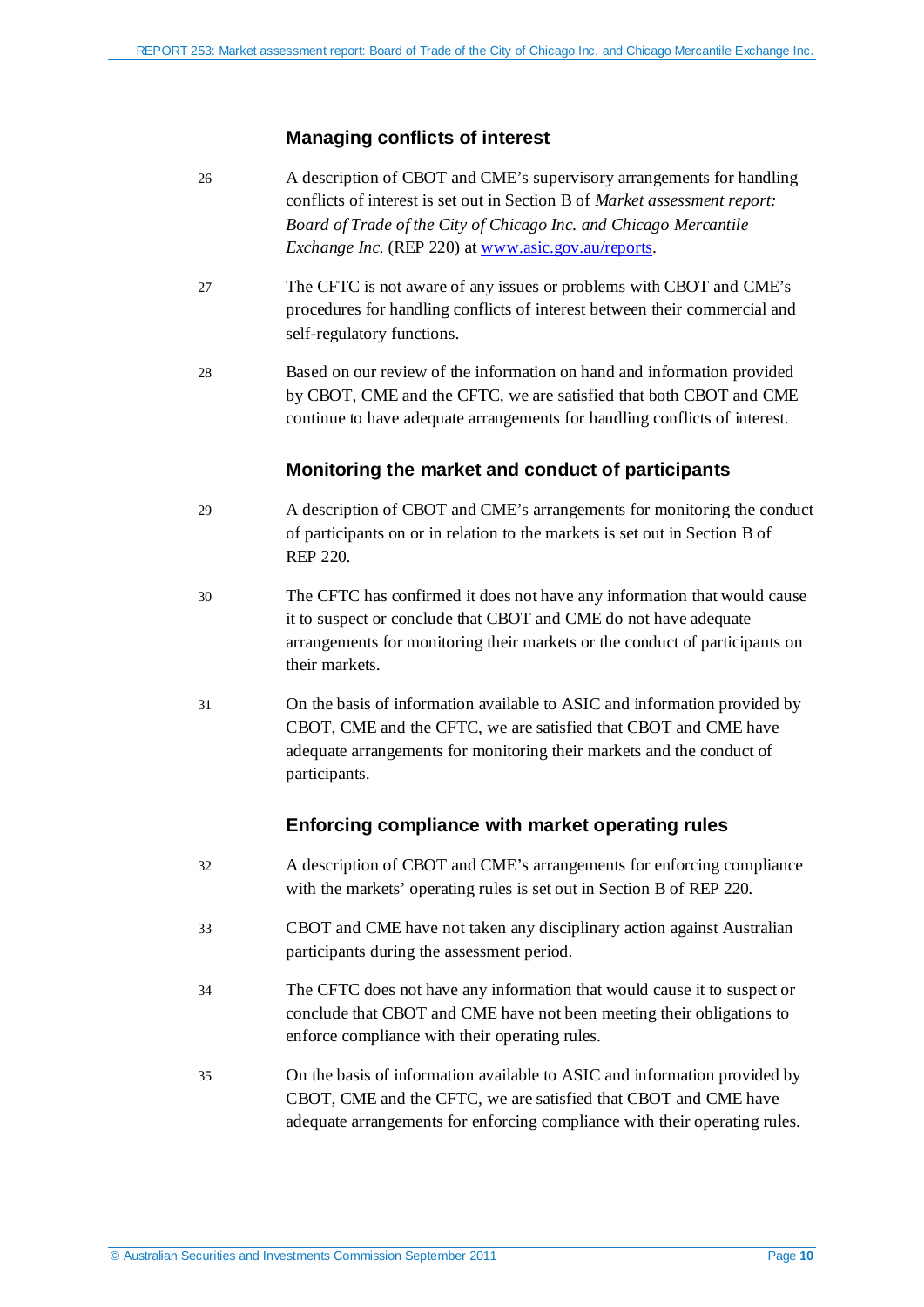## <span id="page-10-0"></span>**Regulation of CBOT and CME in the United States**

- 36 We received information from the CFTC about the regulation of CBOT and CME during the assessment period.
- 37 The CFTC confirmed that CBOT and CME remain designated contract markets under the Commodity Exchange Act and in 'good standing' with the CFTC, and continue to meet their self-regulatory obligations.

### <span id="page-10-1"></span>**Reporting obligations**

#### **Annual regulatory report**

38 We note that CBOT and CME have lodged their annual regulatory reports (as required under s792F) with ASIC in a timely manner with the required information.

#### **Reports required by market licence**

39 We also note that CBOT and CME have lodged their six-monthly reports with us and these contained the information required.

#### **Rule amendments**

40 CBOT and CME have provided notices on rule changes in a timely manner and with sufficient information to satisfy s793D(3).

## <span id="page-10-2"></span>**Conclusion**

41 Based on this assessment, we do not have any recommendations to make about CBOT and CME's arrangements for the operation and supervision of their markets.